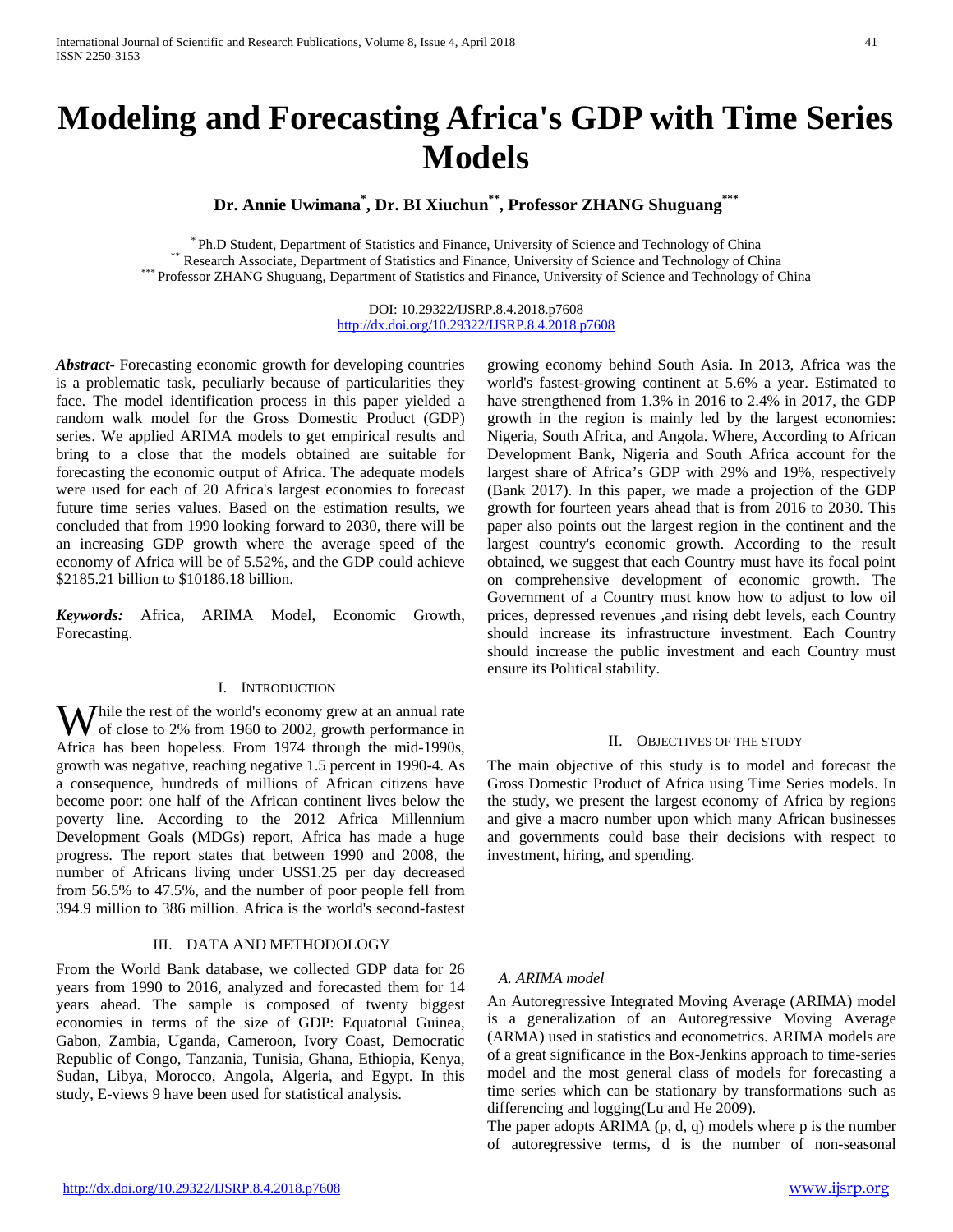differences and q is the number of moving average lags. Let us assume the series  $y_t$  which can be stationary after d times of differentiating, i.e.  $y_t \sim I(d)$  then,  $u_t = \Delta^d - y_t = (1 - B)^d y_t$ where  $u_t$  is stationary series, i.e.  $u_t \sim I(0)$  and in this case the ARIMA (p, q) model will be as follow:

ARIMA(p,q): 
$$
(1-L)^d \varphi^*(L)y_t = c + \theta(L)e_t
$$

Where  $\varphi^* L$  is defined in  $\varphi(L) = (1 - L) \varphi^*(L)$ , with  $\varphi^* \neq 0$  for all  $|z| \le 1$  and  $\theta(L)$  is defined in  $\theta(z) \ne 0$  for all  $|z| \le 1$ . Hamilton and Samuel stated that ARIMA models are always used in situations where time series show evidence of nonstationary by using an initial differencing step to remove the nonstationary(Hamilton and Susmel 1994).

The advantages of the ARIMA models are not only to speculate the influence of systematic factors such as continual advancement of technology, and sustainable growth of workforce, continual improvement of educational level, continual formation of capital, continual improvement of total factor productivity, but also includes many unobservable factors such as change of system, change of climate, etc.(Wang 2016).

## IV. ANALYSIS AND FINDINGS

For the analysis, we adopted different calculating method and refer to the methodology used by Wang for Shenzhen GDP Forecasting (Wang 2016), Ince and Molodtova for rationality and forecasting accuracy (Ince and Molodtsova 2017) and Oluwatayo and Ojo for economic growth and poverty in Africa (Oluwatayo and Ojo 2018).

To reach the objective, we made the following Hypothesis:

*H*<sub>0</sub>: An increasing trend will appear for African economic growth for the 14 upcoming years

*H1***:** An increasing trend will not appear for African economic growth for the 14 upcoming years

The steps taken to analyze and test the above hypothesis are

Step-1 To plot the data as time series

Step-2 To perform the first and second difference to make the data stationary

Step-3 To plot ACF and PACF to identify potential AR and MA model

Step-4 Identification of best fit ARIMA model

Step-5 Forecast the GDP using the best fit ARIMA model

Step-6 Plot the ACF and PACF for residuals



the data are not stationary and then we proceed for differentiation. After the first difference of the data, the GDP data of Algeria, Cameroon, Ivory Coast, DRC, Egypt, Equatorial Guinea, Ethiopia, Ghana, Libya, Morocco, Tunisia, Uganda, and Zambia become stationary.

The first difference of the data is not stationary for Angola, Gabon, Kenya, Nigeria, South Africa, Sudan and Tanzania. Therefore, we perform the second difference and the second difference render the data stationary. Since all the data are now stationary, we can apply Box –Jenkins methodology and select the best fit model. The ARIMA models established using B-J method are obtained in the following table.

|  | Table 1: ARIMA models |  |
|--|-----------------------|--|
|--|-----------------------|--|

| Country                  | <b>ARIMA</b> model |
|--------------------------|--------------------|
| Algeria                  | (1,1,6)            |
| Angola                   | (3,2,1)            |
| Cameroon                 | (1,1,2)            |
| <b>DRC</b>               | (1,1,3)            |
| Egypt                    | (1,1,1)            |
| <b>Equatorial Guinea</b> | (1,1,6)            |
| Ethiopia                 | (1,1,1)            |
| Gabon                    | (3,2,1)            |
| Ghana                    | (5,1,1)            |
| <b>Ivory Coast</b>       | (1,1,0)            |
| Kenya                    | (1,2,2)            |

Figure 1: Time plot of Annual GDP series (1990-2016)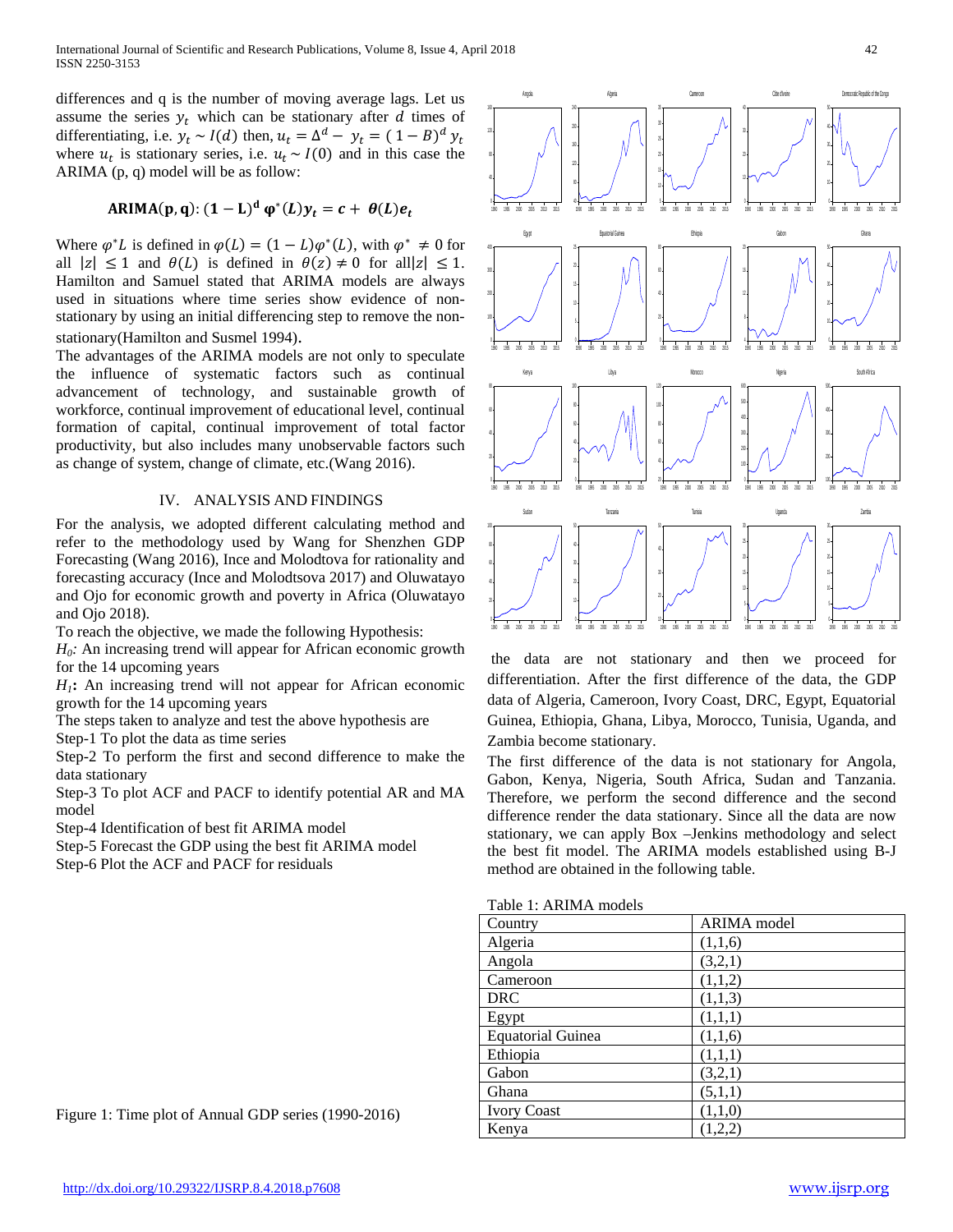International Journal of Scientific and Research Publications, Volume 8, Issue 4, April 2018 43 ISSN 2250-3153

| Libya        | (1,1,1) |             |
|--------------|---------|-------------|
| Morocco      | (1,1,5) |             |
| Nigeria      | (1,2,0) |             |
| South Africa | (1,2,1) |             |
| Sudan        | (1,1,1) |             |
| Tanzania     | (1,1,1) |             |
| Tunisia      | (1,1,1) |             |
| Uganda       | (1,1,0) |             |
| Zambia       | (1,1,0) | $\tilde{c}$ |

The observed forecasted values are shown in table 2 and the actual numerical values are used to compute errors. The data demonstrate that the predicted values are much closer to actual values, and average prediction errors are calculated as 1.5%, approximating to 2 % points, which shows a good fitting effect and higher prediction precision of the model. Therefore this model can be used to predict the actual GDP of Africa.

| Table 2: Forecasted values |  |
|----------------------------|--|
|----------------------------|--|

|      |         |        |          |            |        | Eq.   |
|------|---------|--------|----------|------------|--------|-------|
|      | Algeria | Angola | Cameroon | <b>DRC</b> | Egypt  | G.    |
| 2017 | 162.78  | 99.96  | 29.97    | 40.44      | 333.00 | 10.57 |
| 2018 | 166.52  | 101.75 | 30.61    | 40.83      | 333.95 | 10.95 |
| 2019 | 170.26  | 103.51 | 31.25    | 40.48      | 335.13 | 11.34 |
| 2020 | 173.99  | 105.24 | 31.89    | 39.42      | 336.49 | 11.72 |
| 2021 | 177.73  | 106.94 | 32.53    | 37.70      | 338.00 | 12.11 |
| 2022 | 181.47  | 108.61 | 33.17    | 35.39      | 339.61 | 12.50 |
| 2023 | 185.20  | 110.26 | 33.81    | 32.61      | 341.31 | 12.88 |
| 2024 | 188.94  | 111.89 | 34.45    | 29.50      | 343.08 | 13.27 |
| 2025 | 192.68  | 113.49 | 35.09    | 26.20      | 344.90 | 13.66 |
| 2026 | 196.41  | 115.07 | 35.73    | 22.88      | 346.76 | 14.04 |
| 2027 | 200.15  | 116.63 | 36.37    | 19.70      | 348.65 | 14.43 |
| 2028 | 203.89  | 118.16 | 37.01    | 16.80      | 350.57 | 14.82 |
| 2029 | 207.62  | 119.68 | 37.65    | 14.34      | 352.51 | 15.20 |
| 2030 | 211.36  | 121.18 | 38.29    | 12.43      | 354.47 | 15.59 |

|      | Ethiopia | Gabon | Ghana | Iv. Co | Kenya  | Libya |
|------|----------|-------|-------|--------|--------|-------|
| 2017 | 94.90    | 15.15 | 44.04 | 37.35  | 75.46  | 36.88 |
| 2018 | 124.50   | 13.38 | 45.30 | 39.10  | 80.73  | 41.41 |
| 2019 | 161.95   | 13.00 | 46.56 | 40.94  | 86.37  | 39.35 |
| 2020 | 213.36   | 14.01 | 47.82 | 42.86  | 92.40  | 39.35 |
| 2021 | 284.71   | 13.32 | 49.09 | 44.87  | 98.86  | 39.35 |
| 2022 | 384.78   | 13.01 | 50.35 | 46.98  | 105.77 | 39.35 |
| 2023 | 526.71   | 13.76 | 51.61 | 49.18  | 113.16 | 39.35 |
| 2024 | 730.24   | 13.61 | 52.87 | 51.49  | 121.07 | 39.35 |
| 2025 | 1025.41  | 13.41 | 54.13 | 53.91  | 129.53 | 39.35 |
| 2026 | 1458.37  | 13.93 | 55.39 | 56.44  | 138.58 | 39.35 |
| 2027 | 2100.77  | 14.02 | 56.65 | 59.09  | 148.27 | 39.35 |
| 2028 | 3064.98  | 13.94 | 57.92 | 61.87  | 158.63 | 39.35 |
| 2029 | 4529.15  | 14.30 | 59.18 | 64.77  | 169.71 | 39.35 |
| 2030 | 6778.66  | 14.49 | 60.44 | 67.81  | 181.57 | 39.35 |

|      |        |        | Africa |        |        |       |
|------|--------|--------|--------|--------|--------|-------|
| 2017 | 106.43 | 418.64 | 296.42 | 117.22 | 55.16  | 43.17 |
| 2018 | 109.26 | 431.85 | 303.12 | 156.88 | 67.32  | 44.27 |
| 2019 | 112.08 | 445.05 | 309.82 | 196.95 | 82.43  | 45.37 |
| 2020 | 114.90 | 458.25 | 316.53 | 246.27 | 98.03  | 46.47 |
| 2021 | 117.73 | 471.46 | 323.23 | 303.90 | 112.12 | 47.57 |
| 2022 | 120.55 | 484.66 | 329.93 | 343.80 | 124.21 | 48.67 |
| 2023 | 123.38 | 497.86 | 336.64 | 365.65 | 135.42 | 49.77 |
| 2024 | 126.20 | 511.07 | 343.34 | 383.80 | 147.55 | 50.87 |
| 2025 | 129.02 | 524.27 | 350.04 | 395.51 | 162.27 | 51.97 |
| 2026 | 131.85 | 537.47 | 356.75 | 408.00 | 180.67 | 53.07 |
| 2027 | 134.67 | 550.67 | 363.45 | 441.90 | 203.14 | 54.17 |
| 2028 | 137.50 | 563.88 | 370.15 | 507.13 | 229.52 | 55.27 |
| 2029 | 140.32 | 577.08 | 376.86 | 609.90 | 259.34 | 56.37 |
| 2030 | 143.14 | 590.28 | 383.56 | 768.00 | 292.16 | 57.47 |

|      | Uganda | Zambia |
|------|--------|--------|
| 2017 | 24.58  | 17.27  |
| 2018 | 26.59  | 16.90  |
| 2019 | 26.21  | 17.31  |
| 2020 | 27.69  | 17.73  |
| 2021 | 27.72  | 18.15  |
| 2022 | 28.88  | 18.56  |
| 2023 | 29.17  | 18.98  |
| 2024 | 30.13  | 19.40  |
| 2025 | 30.57  | 19.81  |
| 2026 | 31.41  | 20.23  |
| 2027 | 31.94  | 20.65  |
| 2028 | 32.72  | 21.06  |
| 2029 | 33.30  | 21.48  |
| 2030 | 34.03  | 21.90  |

From table 2, we can state that the economic growth of Africa has an increasing trend and accept the Null hypothesis" An increasing trend will appear for African economic growth for the 14 upcoming years".

Figure 2: East Africa GDP forecast



|--|

Figure 3: West Africa GDP forecast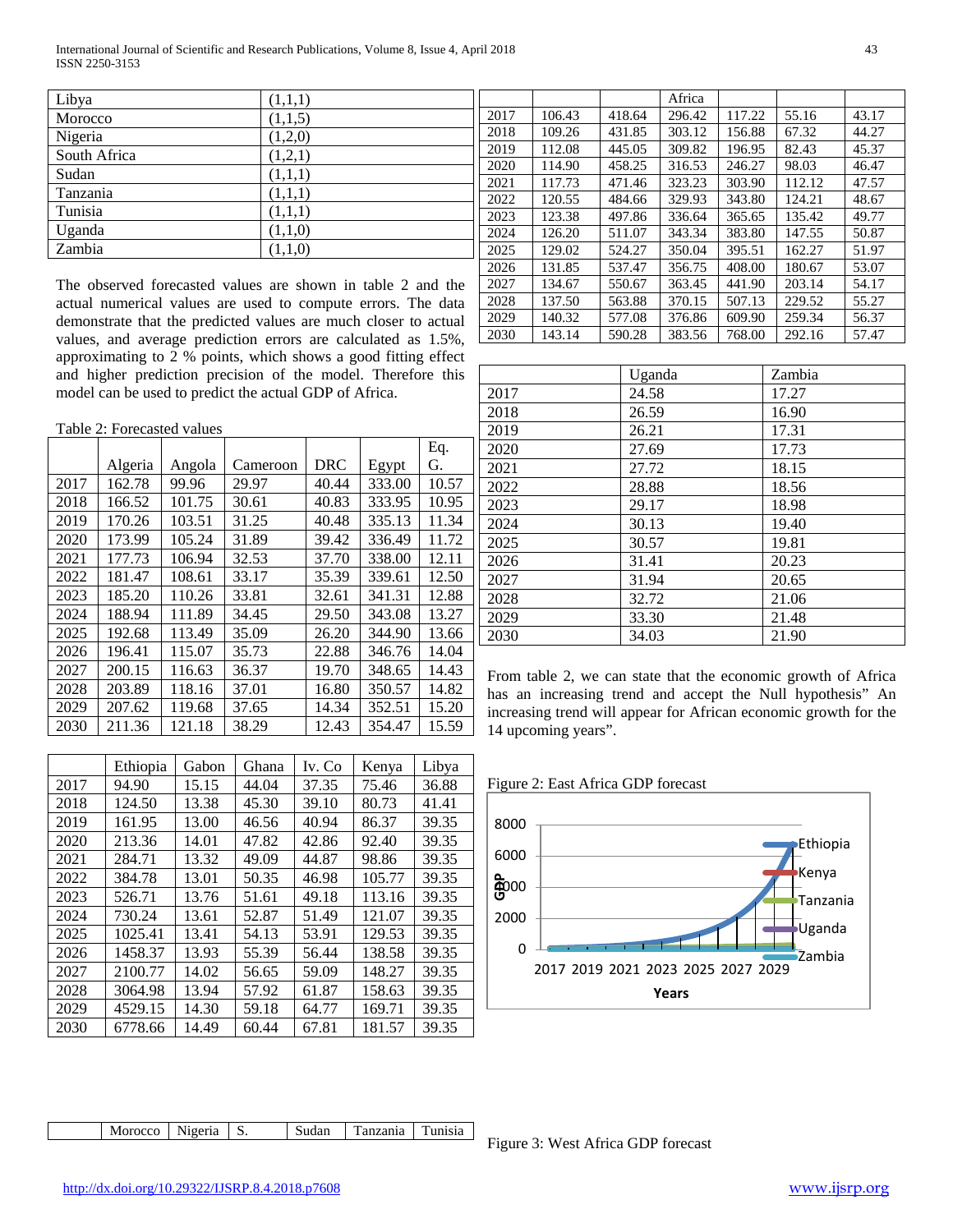









Figure 6: South Africa GDP forecast



The economic growth in Northern Africa has a changing magnitude over the course of the coming 14 years. However, growth prospects remain weak in the Central African Economic and Monetary Community (CEMAC) countries. East Africa Community (EAC) countries continue to be the fastest growing economy while Southern Africa is projected to see a down slope. When comparing the GDP of all the twenty countries, we find that by 2030, Ethiopia will be the biggest economy.



For testing the forecast accuracy, we especially consider the aspect of Theil Inequality Coefficient which is the systematic error given by:

$$
TIC = \frac{\sqrt{\frac{1}{1+f} \sum_{t=T}^{T+f} (\sigma_t^2 - \hat{\sigma}_{t\cdot}^2)^2}}{\sqrt{\frac{1}{1+f} \sum_{t=T}^{T+f} (\sigma_t^2) + \sqrt{\frac{1}{1+f} \sum_{t=T}^{T+f} (\hat{\sigma}_{t\cdot}^2)^2}}}
$$

Where  $f$  represents the forecast horizons. For the values of Theil Inequality Coefficient, if equals to zero then we have a perfect fit meaning that the actual and forecasted variable is same and there is no error, therefore the predictive power is perfect. If equals to 1, then the predictive power is the worst and if between zero and 1 then the predictive power is the best.

| Table 2: Theil Inequality Coefficient Forecasting accuracy |       |  |                              |  |
|------------------------------------------------------------|-------|--|------------------------------|--|
| Country                                                    | Theil |  | Inequality   Bias Proportion |  |

Figure 7: Biggest economy by 2030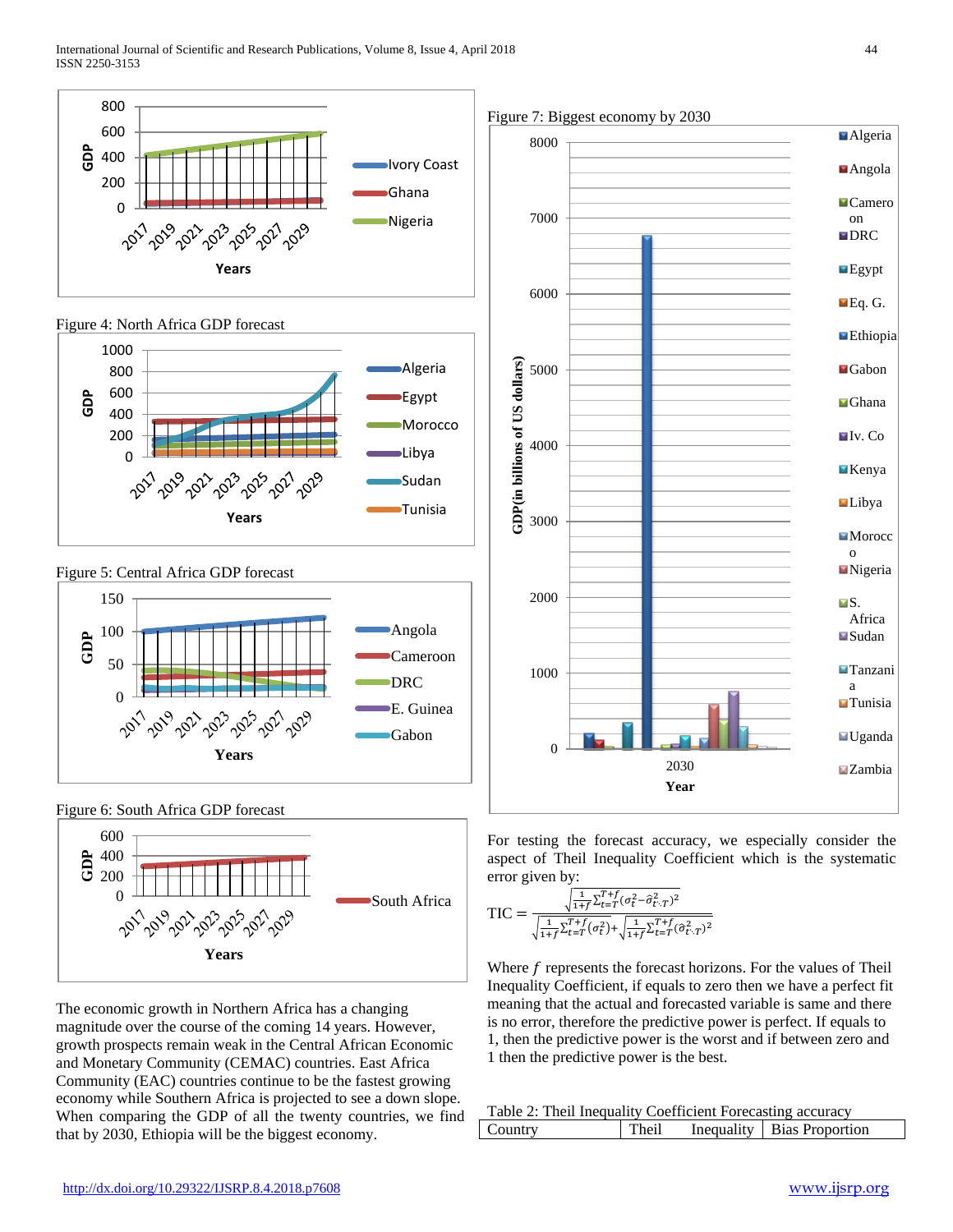|                          | Coefficient |     |
|--------------------------|-------------|-----|
| Algeria                  | 0.07        | 2%  |
| Angola                   | 0.11        | 13% |
| Cameroon                 | 0.05        | 9%  |
| DRC                      | 0.1         | 1%  |
| Egypt                    | 0.04        | 6%  |
| <b>Equatorial Guinea</b> | 0.11        | 4%  |
| Ethiopia                 | 0.06        | 11% |
| Gabon                    | 0.08        | 20% |
| Ghana                    | 0.13        | 48% |
| <b>Ivory Coast</b>       | 0.05        | 13% |
| Kenya                    | 0.04        | 29% |
| Libya                    | 0.17        | 1%  |
| Morocco                  | 0.03        | 14% |
| Nigeria                  | 0.09        | 8%  |
| South Africa             | 0.04        | 6%  |
| Sudan                    | 0.05        | 23% |
| Tanzania                 | 0.04        | 29% |
| Tunisia                  | 0.03        | 15% |
| Uganda                   | 0.05        | 12% |
| Zambia                   | 0.08        | 9%  |

#### V. DISCUSSION

Based on the findings, we can see that GDP data are nonstationary series as shown in figure 1. Therefore, the Dickey-Fuller test was performed to confirm the stationarity. The ARIMA model that fits best for the 20 continent's largest economies is presented in table 1. From figure 2 to 6, we can see that the growth rate shows a rising tendency for Algeria, Angola, Cameroon, Ivory Coast, Equatorial Guinea, Ghana, Kenya, Morocco, Nigeria, South Africa, Sudan, Tanzania, Tunisia, and Zambia while for Gabon and Uganda the economic growth rate goes up and down. Libya has an increasing then a decreasing then a constant tendency. A slight raising economic growth tendency is observed for Egypt and a gradually raising for Ethiopia. A falling tendency for the Democratic Republic of Congo with an average growth rate around 1.8%, 1.3%, 1.7%, - 13.3%, 0.6%, 2.6%, 49.7%, 1.3%, 2.1%, 4.7%, 7.0%, 0.0%, 2.0%, 2.3%, 1.8%, 25.9%, 12.7%, 2.0%, 2.2%, and 2.0% for Algeria , Angola, Cameroon, Ivory Coast, Equatorial Guinea, Ghana, Kenya, Morocco, Nigeria, South Africa, Sudan, Tanzania, Tunisia, and Zambia respectively.

The result in figure 7 means that among twenty largest economies, Ethiopia comes on top with a GDP amount of 6778.66 billion US Dollars. The result in table 2 means that a significant forecast ability is obtained for all countries and the Bias Proportion or the systematic error shows that the gap between the actual variable and the predicted variable is small.

### VI. CONCLUSION

The present study tries to forecast the economic growth of Africa in 14 years ahead. The study shows that the economic growth of Africa has an increasing trend and there is a high economic growth trend of about 5.52% and GDP can achieve \$2185.21 billion to \$10186.18 billion by 2030.

Based on regions, the first, second, third, fourth and fifth top are respectively East, North, West, South, and Central Africa. Our findings are in line with that of Rodrik, Fedderke ,and Oluwatayo (Rodrik 2016), (Fedderke and Mengisteab 2017), (Oluwatayo and Ojo 2018). Each country forecasted GDP value of the year 2030 is 211.36 billions of dollars, 121.18 billions of dollars, 38.29 billions of dollars, 12.43 billions of dollars, 354.47 billions of dollars, 15.59 billions of dollars, 6778.66 billions of dollars, 14.49 billions of dollars, 60.44 billions of dollars, 67.81 billions of dollars, 181.57 billions of dollars, 39.35 billions of dollars, 143.14 billions of dollars , 590.28 billions of dollars, 383.56 billions of dollars, 768.00 billions of dollars, 292.16 billions of dollars, 57.47 billions of dollars, 34.03 billions of dollars and 21.90 billions of dollars respectively for Algeria, Angola, Cameroon, Democratic Republic of Congo, Egypt, Equatorial Guinea, Ethiopia, Gabon, Ghana, Ivory Coast, Kenya, Libya, Morocco, Nigeria, South Africa, Sudan, Tanzania, Tunisia, Uganda , and Zambia.

Among countries, Ethiopia comes first with a GDP amount of 6778.66 billion US Dollars and Democratic Republic of Congo (DRC) is the last with an average growth rate of -13.3% that is, 12.43 billion US dollars. Our findings show that the ten largest economies by 2030 will be: Ethiopia, Sudan, Nigeria, South Africa, Egypt, Tanzania, Algeria, Kenya, Morocco and Angola.

#### ACKNOWLEDGMENT

This research is sponsored by Project No. 11471304 supported by "National Natural Science Foundation of China" and CAS-TWAS Fellowship, P. R. China.

#### **REFERENCES**

.

- [1] Agénor, P.-R., M. K. Nabli, T. Yousef and H. T. Jensen (2007). "Labor market reforms, growth, and unemployment in labor-exporting countries in the Middle East and North Africa." Journal of Policy Modeling **29**(2): 277- 309.
- [2] Hamilton, J. D. and R. Susmel (1994). "Autoregressive conditional heteroskedasticity and changes in regime." Journal of econometrics **64**(1): 307-333.
- [3] Ince, O. and T. Molodtsova (2017). "Rationality and forecasting accuracy of exchange rate expectations: Evidence from survey-based forecasts." Journal of International Financial Markets, Institutions and Money **47**: 131-151.
- [4] Lu, Y. and C. He (2009). "Modeling and forecasting China's GDP data with time series models." D-level Essay in Statistics Department of Economics and Society, Högskolan Dalarna, Sweden.
- [5] Wang, T. (2016). "Forecast of Economic Growth by Time Series and Scenario Planning Method—A Case Study of Shenzhen." Modern Economy **7**(02): 212.
- [6] Lu, Y. and C. He (2009). "Modeling and forecasting China's GDP data with time series models." D-level Essay in Statistics Department of Economics and Society, Högskolan Dalarna, Sweden.
- [7] Rodrik, D. (2016). "An African growth miracle?" Journal of African Economies: 1-18.
- [8] Fedderke, J. W. and D. K. Mengisteab (2017). "Estimating South Africa's Output Gap and Potential Growth Rate." South African Journal of Economics.
- [9] Oluwatayo, I. B. and A. O. Ojo (2018). "Walking Through a Tightrope: The Challenge of Economic Growth and Poverty in Africa." The Journal of Developing Areas **52**(1): 59-69.